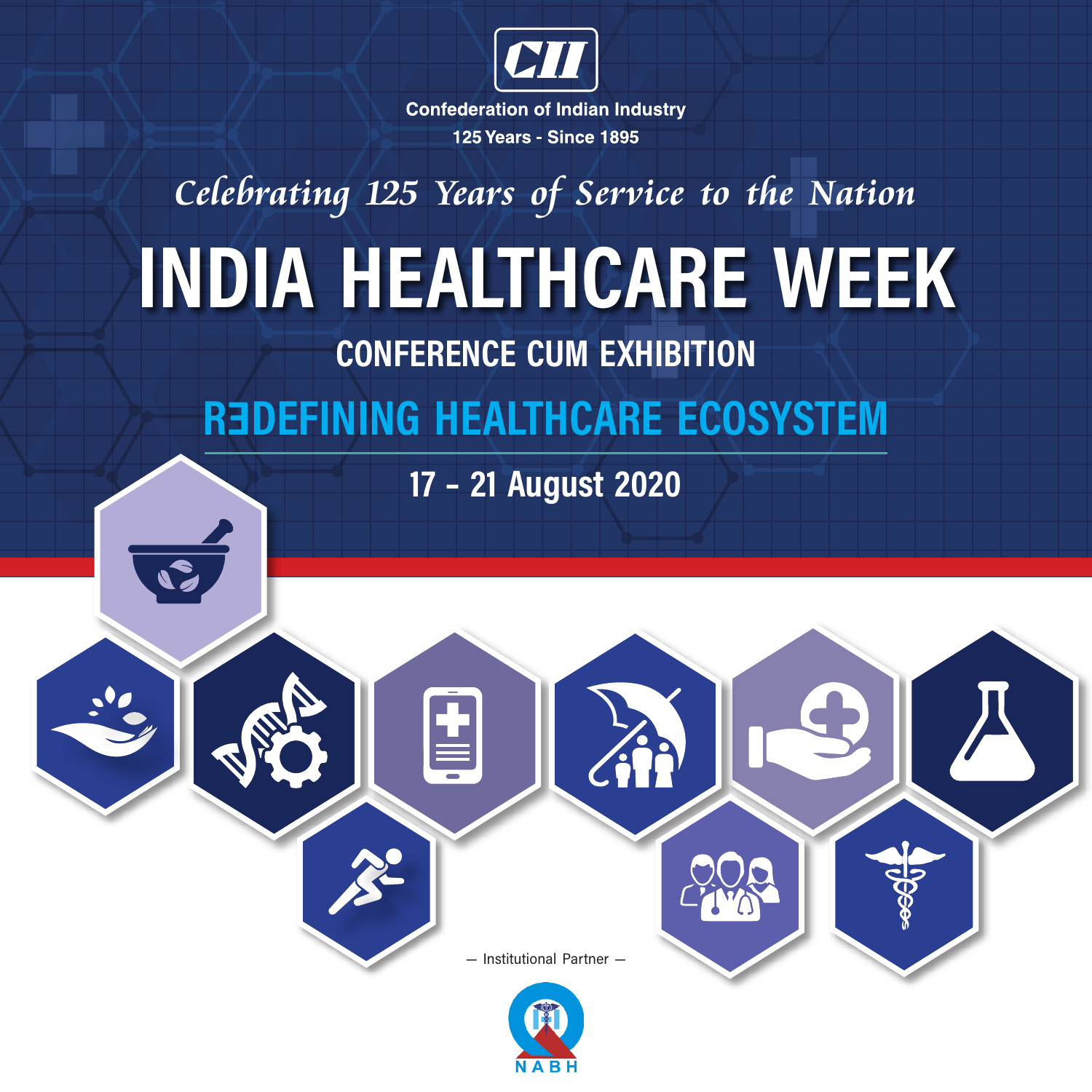#### CII@125

The year 2020 is very significant for CII. This year, we mark 125 years of our partnership with the nation.<br>As we celebrate the milestone in our history, we can justly recall with pride that CII over these years has he year 2020 is very significant for CII. This year, we mark 125 years of our partnership with the nation. As we celebrate the milestone in our history, we been a constant and proactive participant in the journey of India through changing times.

CII@125 is a year-long campaign and will undertake several landmark initiatives that will build the brand of Indian Industry. It will aim to further consolidate CII's position as a leader in India's inclusive economic development process, which will go beyond creating a conducive environment for strengthening India and Indian Industry. The initiatives include multiple dimensions of social and community work as well with the purpose of developing a vision for a 'New India' as developed and an inclusive nation.

In these challenging times, the global pandemic COVID-19 has put the whole world and humanity at risk. It has compelled people to come together at all levels to unitedly combat its deadly devastation.

CII took lead in steering the cause of helping the nation defeat the virus, engaging closely with all relevant stakeholders. The efforts included assisting boost healthcare capacity, providing aid to the marginalized, presenting policy recommendations to the Government, condition the shock to industry and the economy. CII worked on steps towards re-starting the economy in a calibrated and careful way. Now, CII has also prepared a roadmap that will support country's economic recovery during these challenging times.

#### BACKGROUND

India the world's second-most-populous country and on<br>the fastest-growing economies faces inimitable challenge<br>and unparalleled prospects in the health sector. For<br>postly a decade india's average GDB growth base ndia the world's second-most-populous country and one of the fastest-growing economies faces inimitable challenges nearly a decade India's average GDP growth has been 7.5% resulting in reduced poverty. The infant mortality rate and maternal mortality ratio has been on continuous decline.

In India we have world-class and one of the fastest growing pharma and biotech industry, we also have top-notch scientist and doctors and some of the best hospitals which has helped country emerge as one of the preferred medical tourism destinations.

Yet, India faces huge health challenges, one in 4 deaths in India are because of Cardiovascular diseases (CVDs). With a population of 1.35 billion, the country witnessed as many as 1.16 million new cancer cases and 784,800 cancer deaths in 2018. The prevalence of diabetes in India has remained at 11.8% in the last four years, according to a survey report released in October 2019. Despite being a preventable and curable disease, 1.5 million people die from TB each

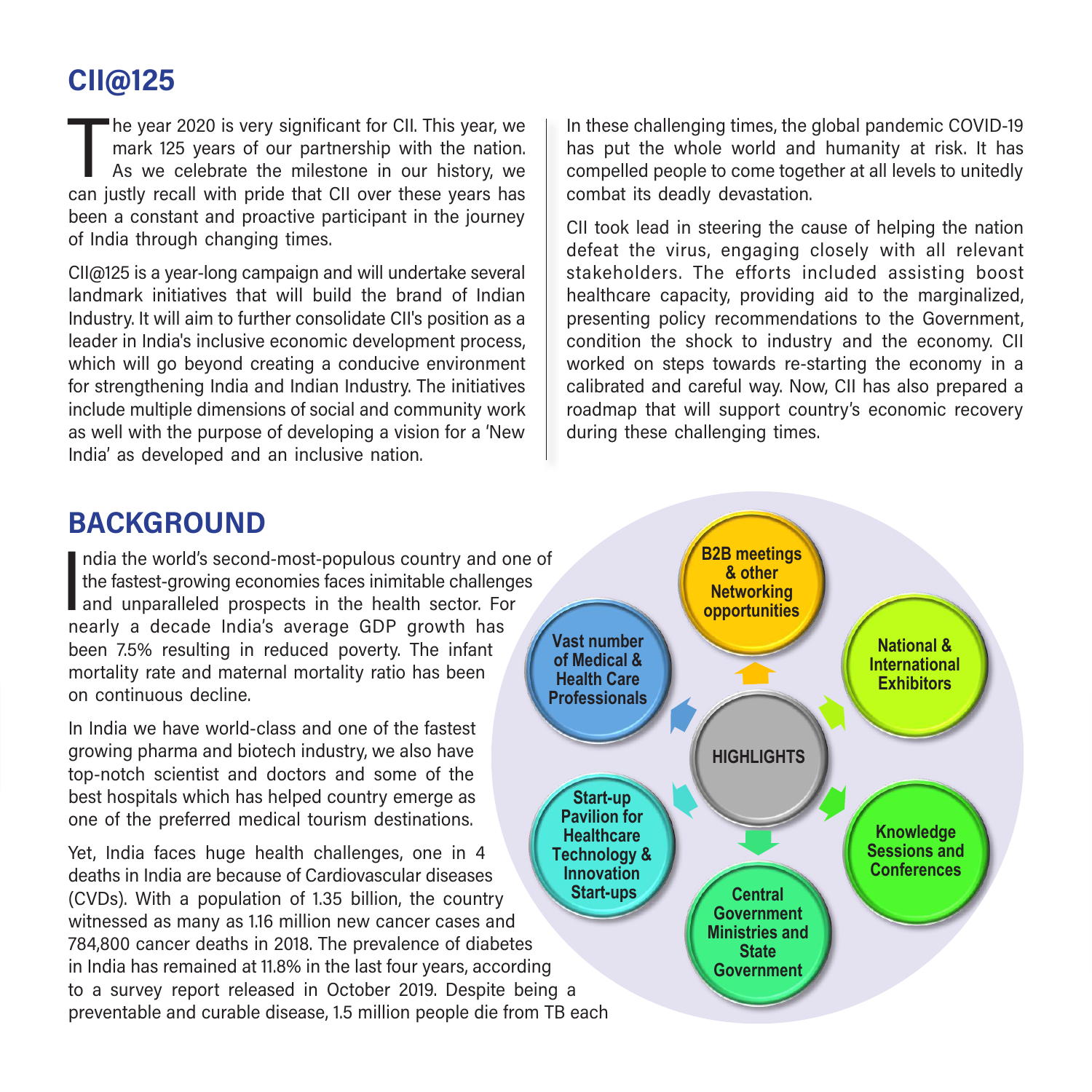year – making it the world's top infectious killer. In India, 449,000 people died of TB in 2018. And this is just tip of the iceberg, considering primary non-communicable and communicable diseases.

Private Healthcare sector the largest provider of health services in the country is unaffordable for majority of the population. The public sector hospitals in India are overburdened, they work under challenging circumstancing arising from the lack of enough funds, shortage of trained health workers, the erratic and often deficient supply of drugs and equipment which adversely impacts their functioning.

To address some of these challenges, the Government of India (GoI) launched the Pradhan Mantri-Jan Arogya Yojana (PM-JAY) in September 2018, with the aim to create a system of demand-led health care reforms that meet the immediate hospitalisation needs of the eligible beneficiary family in a cashless manner thus insulating the family from catastrophic financial shock. Because of its scope, PM-JAY is the world's largest health insurance/assurance scheme that offers a health cover to nearly 10.74 crore poor families which comes to a staggering 50 crore Indians that form 40% of its bottom population. It is fully funded by GoI and provides financial protection for a wide variety of secondary and tertiary care hospitalisations. The prime objective of PM-JAY is to reduce catastrophic out-of-pocket health expenditure by improving access to quality health care for its underprivileged population.

To add to existing health challenges, in the last few months, COVID19 has pushed every nation, including India to relook at their health systems, amplify preparedness to tackle epidemics with such rapid transmissions as well as ensure that care is accessible to the last mile.

These are also times that have brought to the forefront the co-dependent nature of businesses and economies. With many countries gradually easing their respective lockdowns, there has occurred a shift towards building resilient and self-reliant health systems.

For India, becoming self-reliant or "Atmanirbhar Bharat" means an added fillip to Making in India and Smooth Digitization across industries. This will also mean an

increased focus on balancing med-tech innovations with health tech solutions, indigenization of healthcare manufacturing capabilities, collaborating and developing close nexus between academia and R&D labs and Pharmaceutical companies.

The objective of the India Healthcare week: Redefining Healthcare Ecosystem is to create a unique multi sectoral digital health exhibition and knowledge platform which facilitates interaction between all its stakeholders.

#### WHY EXHIBIT?

This digital exposition will be an opportunity to participate in the largest ever virtual healthcare event in India showcasing the technological advancements, new products, innovations. It will be a platform to exhibit case studies, research, applications, equipment, Next-Gen technologies and strategies that are transforming the Healthcare systems and improving care outcomes. This will be an opportunity to explore, discover and facilitate newer partnerships, enable collaborations between private and public stakeholders and chart themes that will drive businesses forward in coming years and beyond. The exhibition will offer a unique prospect for:

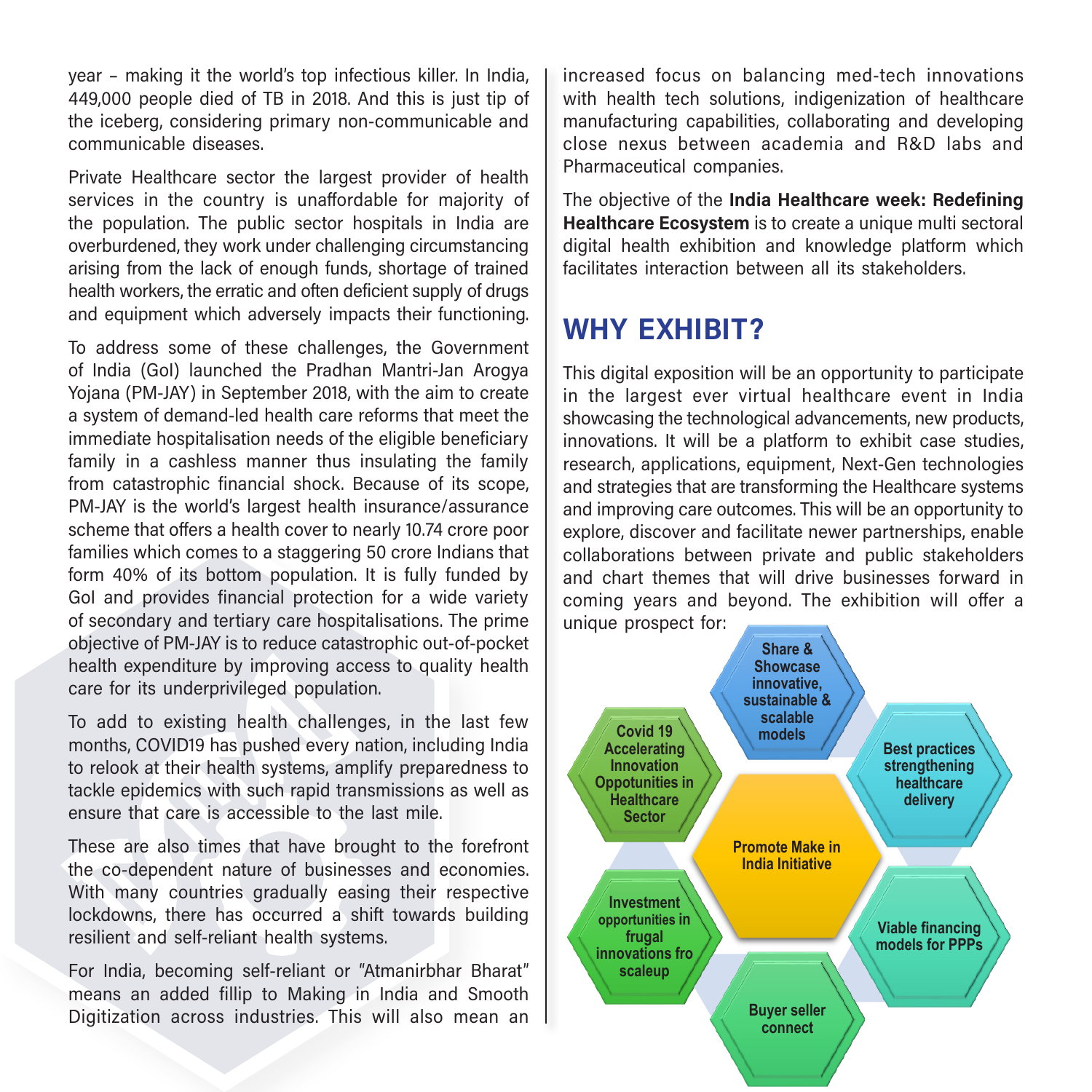#### REDEFINING HEALTHCARE ECOSYSTEM: CONCLAVE CUM EXHIBITION WILL BE DIGITAL

India Healthcare week will be hosted on a Digital Conference-cum-Exhibition Platform. It will provide all the benefits of physical conclave without the logistics and other related costs. Participants can set up the company stall and attend B2B events and conferences from the comfort of their home / office. The defining features of this digital event are:

- Digital exhibition stalls with helpdesk feature that allows prospective customers to browse through company's products and offerings, independent of time zones and geography.
- Digital B2B Lounge where one can connect with prospective business allies.
- Digital Conferencing and Sessions enable participants to attend seminars and other sessions at the conclave from the safety of their home or office.
- Digital Library archives the sessions and talks so that participants can view them at their convenience.

#### Facilities available in the Digital Exhibition Stall for the Exhibitors:

- Publish company information: Company Name, Banner, logo, brochure, Introduction Video, Brief Writeup about your company, contact details, company Website etc.
- Product/Service information: Photographs / Images of products / services; Videos showcasing Product / Capability; product Brochures; product Write-up; product Website/URLs. Each exhibitor can upload up to 10 product details in each stall.
- Company/Booth Representatives: Visitors can connect with booth representatives via live Chat, Email, SMS or leave a message.
- Analytics & Instant Alerts with Information of Visitors: Each exhibitor can access contact details of

business visitors visited their stall.

• Complimentary Delegate Registration: Each exhibitor will be eligible for registration of 5 complimentary delegates.

#### KNOWLEDGE SESSIONS & CONFERENCES:

| 17-18 August     | <b>CII Public Health Conference</b>                                                           |
|------------------|-----------------------------------------------------------------------------------------------|
| 19 August        | Global Ayurveda Conference 2020:<br>Resurgent Ayurveda: Leveraging<br><b>Global Potential</b> |
| $20 - 21$ August | CII MedTech Virtual Summit 2020:<br>Charting the MedTech Route to<br>AtmaNirbhar Bharat       |

#### B2B MEETINGS:

The conclave provides the opportunity for stakeholders to engage in B2B meetings. Further, the conferences will provide an ideal platform to access stakeholders and leaders and benefit partners immensely by:

- Providing a unique partnering opportunities
- Providing exclusive global media coverage
- Providing a focused, captive and relevant target audience
- Opportunity to network and build relationships with stakeholders globally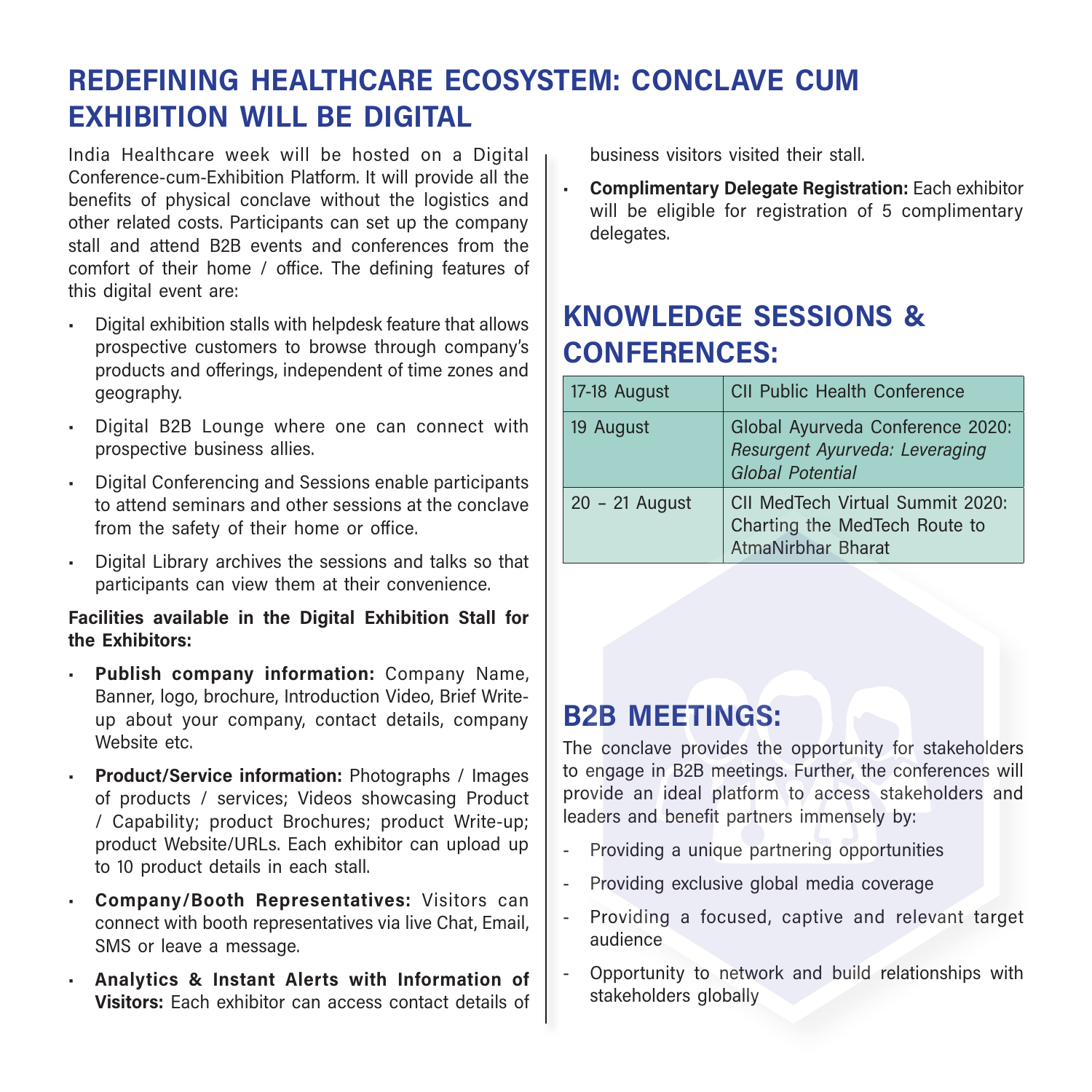#### EXHIBITION FOCUS:

| <b>Healthcare</b>                                                         | <b>Medical Technology</b>                       | <b>Pharmaceuticals</b>                                                        | <b>Ayurveda &amp; Wellbeing</b>           | <b>Public Health</b>                       |
|---------------------------------------------------------------------------|-------------------------------------------------|-------------------------------------------------------------------------------|-------------------------------------------|--------------------------------------------|
| Artificial Intelligence in<br>Healthcare                                  | <b>Essential Critical Care</b><br><b>Items</b>  | Ancillaries/equipment<br>manufacturers for<br>pharmaceutical<br>manufacturing | Ayurveda                                  | Climate Change &<br>Human Health           |
| <b>Best Practices adopted</b><br>by industries for<br>employee's wellness | Medical technologies /<br>devices and equipment | Emerging partnerships-<br>industry-academia                                   | Homeopathy                                | <b>Nutrition &amp; Health</b>              |
| Diagnostics                                                               | <b>PPF<sub>s</sub></b>                          | Innovations in logistics<br>and supply chain                                  | Other Alternative<br>Medicine & Therapies | <b>Occupational Health &amp;</b><br>Safety |
| F-Healthcare /<br><b>Telemedicine</b>                                     | <b>Ventilators</b>                              | Pharmaceuticals /<br>COVID-19 therapeutics                                    | Yoga                                      | <b>TB Free Workplaces</b>                  |
| <b>Health Insurance</b>                                                   |                                                 |                                                                               |                                           |                                            |
| Industrial solutions for<br>sanitisation                                  |                                                 |                                                                               |                                           |                                            |
| Innovations / Start-ups                                                   |                                                 |                                                                               |                                           |                                            |
| <b>Medical Tourism</b>                                                    |                                                 |                                                                               |                                           |                                            |
| <b>Sports Medicine</b>                                                    |                                                 |                                                                               |                                           |                                            |
| Virtual innovations<br>supporting businesses                              |                                                 |                                                                               |                                           |                                            |
| EVUIDITAD                                                                 | DDAEII E.                                       |                                                                               |                                           |                                            |

#### EXHIBITOR PROFILE:

| Ayurveda                                              | Critical care and emergency equipment | Diagnostic equipment                                                   |
|-------------------------------------------------------|---------------------------------------|------------------------------------------------------------------------|
| Disinfection & Waste management /<br>Disposal systems | <b>Healthcare IT</b>                  | Homeopathy                                                             |
| <b>Hospitals</b>                                      | Hospital furniture                    | Hygiene and Sanitation product<br>manufacturers                        |
| <b>Hospital supplies</b>                              | Indian system of medicines            | Insurance companies                                                    |
| Medical equipment                                     | <b>Medical disposables</b>            | Medical & Nursing Colleges and<br>Academia                             |
| <b>Medical software</b>                               | <b>Patient Transport providers</b>    | Medical equipment / products for<br>pathological & clinical laboratory |
| Physiotherapy equipment                               | Radiation safety                      | Pharmaceutical                                                         |
| Rehabilitation aids                                   | <b>Surgical instruments</b>           | Radiology & imaging equipment                                          |
| Yoga                                                  |                                       |                                                                        |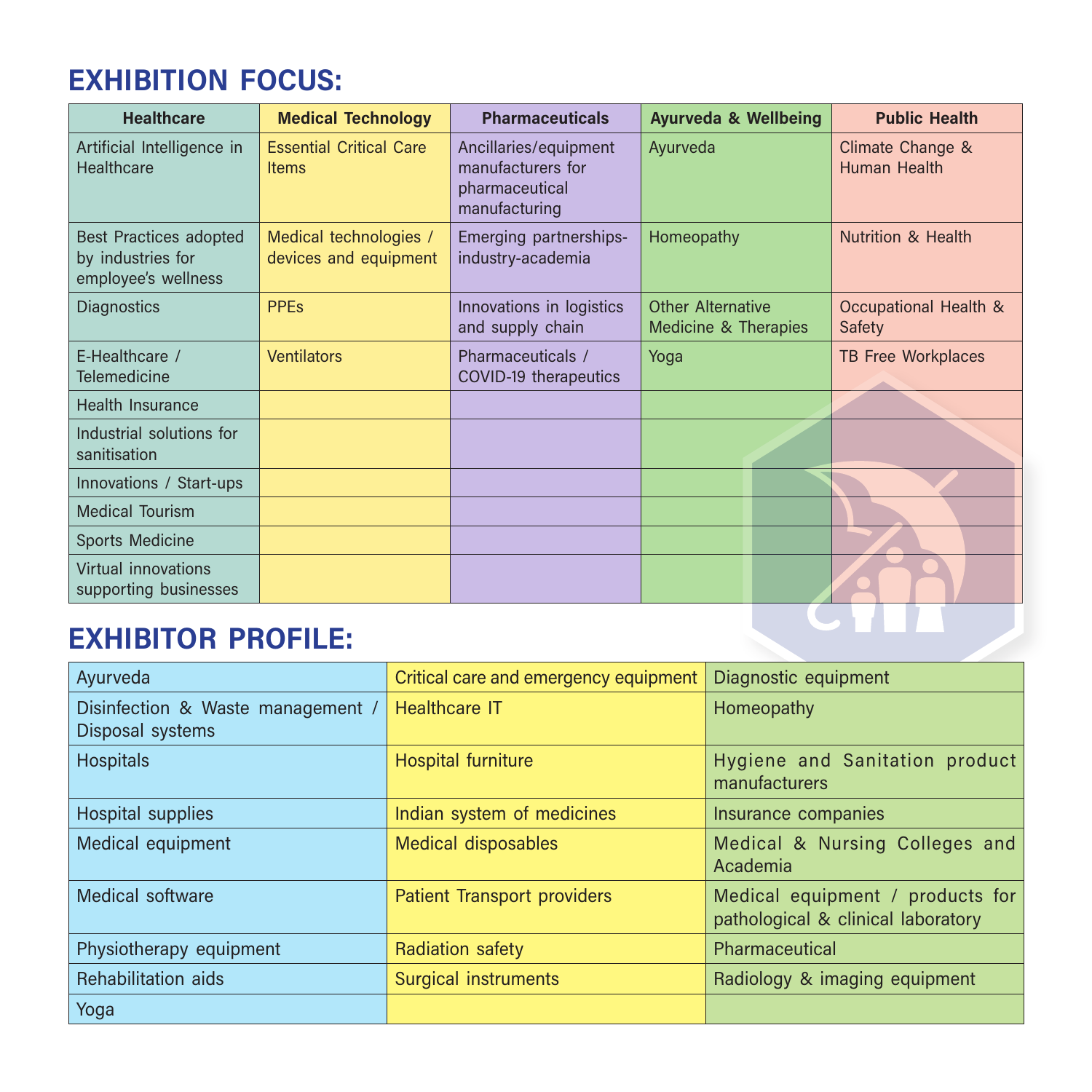### VISITOR PROFILE:

| Central Government Ministries and<br><b>State Government</b> | Dealers, distributors & stockists         | Doctors, Physicians, Surgeons,<br><b>Specialists</b> |
|--------------------------------------------------------------|-------------------------------------------|------------------------------------------------------|
| Healthcare organisations                                     | Health tourism operators                  | Hospitals, Hospital administrators &<br>technicians  |
| Medical & Nursing Colleges and<br>Academia                   | Medical & Paramedical fraternity          | Public health services                               |
| <b>PSUs and Government Institutions</b>                      | Research and Development<br>organisations |                                                      |

Visitor access to the virtual exhibition is free, however pre-registration is must.

#### SPACE RENTAL / EXHIBITION CHARGES:

| <b>CII Members</b>                                                                                                      | ₹18,000        |  |
|-------------------------------------------------------------------------------------------------------------------------|----------------|--|
| Institutions, NGOs, Government Ministries, State Governments & PSUs, Government affiliated<br>₹18,000<br>organisations, |                |  |
| Non-member companies                                                                                                    | ₹22,000        |  |
| Start Ups                                                                                                               | ₹12,000        |  |
| Overseas companies                                                                                                      | <b>USD 300</b> |  |

+ applicable GST